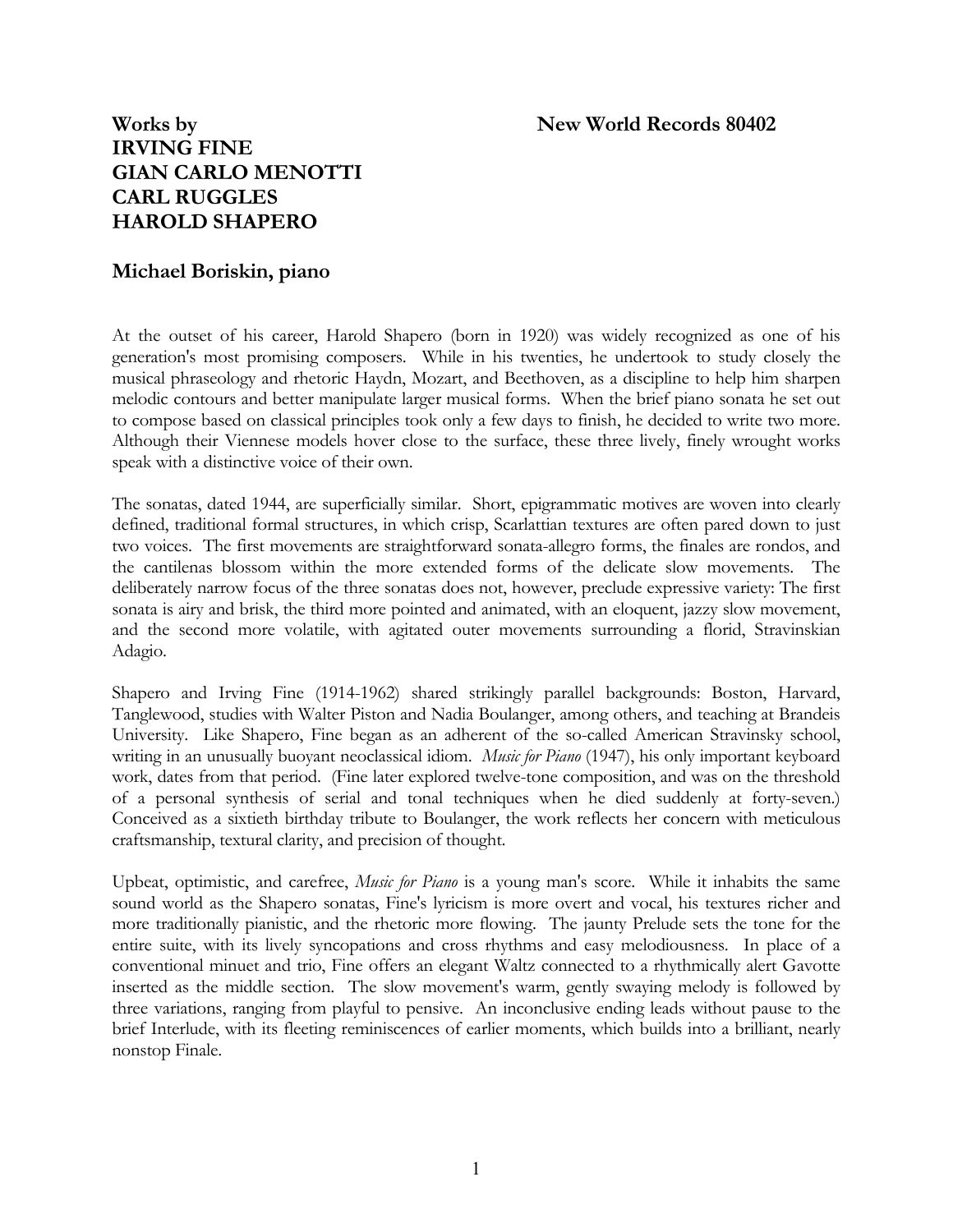The reputation of Carl Ruggles (1876-1971) rests upon only eight relatively brief compositions. The music of this independent-minded Yankee experimentalist combines grandeur, raw power, mystery, and longing; as Wilfrid Mellers has noted, Ruggles "persistently strove for the ecstatic and the sublime."

*Evocations* underwent a typically long gestation period, and continued to be reworked after publication. A group of short piano pieces was drafted by 1935. The present first, second, and fourth pieces were polished between 1937 and 1941, and published together in 1943; number three was completed soon thereafter. All four Chants were revised in 1954, and then republished in their current state. Ruggles was purposely vague about any extra-musical associations in *Evocations*. The first piece rises haltingly from the depths of the keyboard in three ascending phrases, each enveloped by the "haze" created by holding down the pedal or specific notes (this effect is repeated in the final piece): the ensuing music recedes from its peak with another succession of the opening phrases, now altered. The second piece begins with a sinuous treble line which covers all twelve scale tones, and then retreats into the bass to make way for another appearance of the melody; the middle section features a long canon, which builds to the climax. The third piece, in binary form, is the most overtly dramatic of the set. In contrast are the quiet outer sections of the final piece; as in the second piece, the climax in the middle section is reached in a canon, which first descends, then reverses direction.

Gian Carlo Menotti (born in 1911) is thoroughly identified with the theater, having composed nearly two dozen operas, including such popular works as *The Medium*, *The Consul*, *Amahl and the Night Visitors*, and *The Telephone*. It is often forgotten, however, that he has also written a considerable number of chamber and orchestral works. As the *Ricercare* and *Toccata* is an attractive and well-proportioned composition, it is curious that the piece remains his only concert work for solo piano (though his catalogue includes some keyboard juvenilia). The composition is based on an aria from *The Old Maid and the Thief*, a comic opera which was the first to have been commissioned by a radio network (NBC, 1939). The *Ricercare*'s Pucciniesque lyricism is a mainstay of Menotti's effective, if sometimes melodramatic, operas. The brilliant keyboard writing in the *Toccata*, a fleet, perpetual motion, is ingratiating, natural, and thoroughly accomplished.

—Michael Boriskin

**Michael Boriskin** has performed and recorded a wide-ranging repertoire of both standard and contemporary works. He may be heard on two previous New World releases, 80342 and 80380, and has also extensively recorded for Newport Classic, Music & Arts, and The Musical Heritage Society. A native New Yorker, his international concert schedule has included appearances with the San Francisco, Utah, Denver, and American Symphonies, the Bavarian Symphony of Munich, Polish National Radio Orchestra, Tokyo City Philharmonic, Mexico City UNAM Philharmonic, and the New York Philharmonic (in its Ensembles series), as well as performances at the Kennedy Center, Lincoln Center, Carnegie Hall, and many other major concert halls on four continents.

## SELECTED DISCOGRAPHY

#### **Irving Fine**

*Alice in Wonderland: The Hour Glass; McCord's Menagerie*. Gregg Smith Singers. CRI S-376.

*Notturno for Strings and Harp: Partita for Wind Quintet; Serious Song; String Quartet*. Los Angeles Chamber Orchestra, Gerard Schwarz conducting (Notturno and Song); New York Woodwind Quintet (Partita); Lydian String Quartet (Quartet). Nonesuch 79175-2.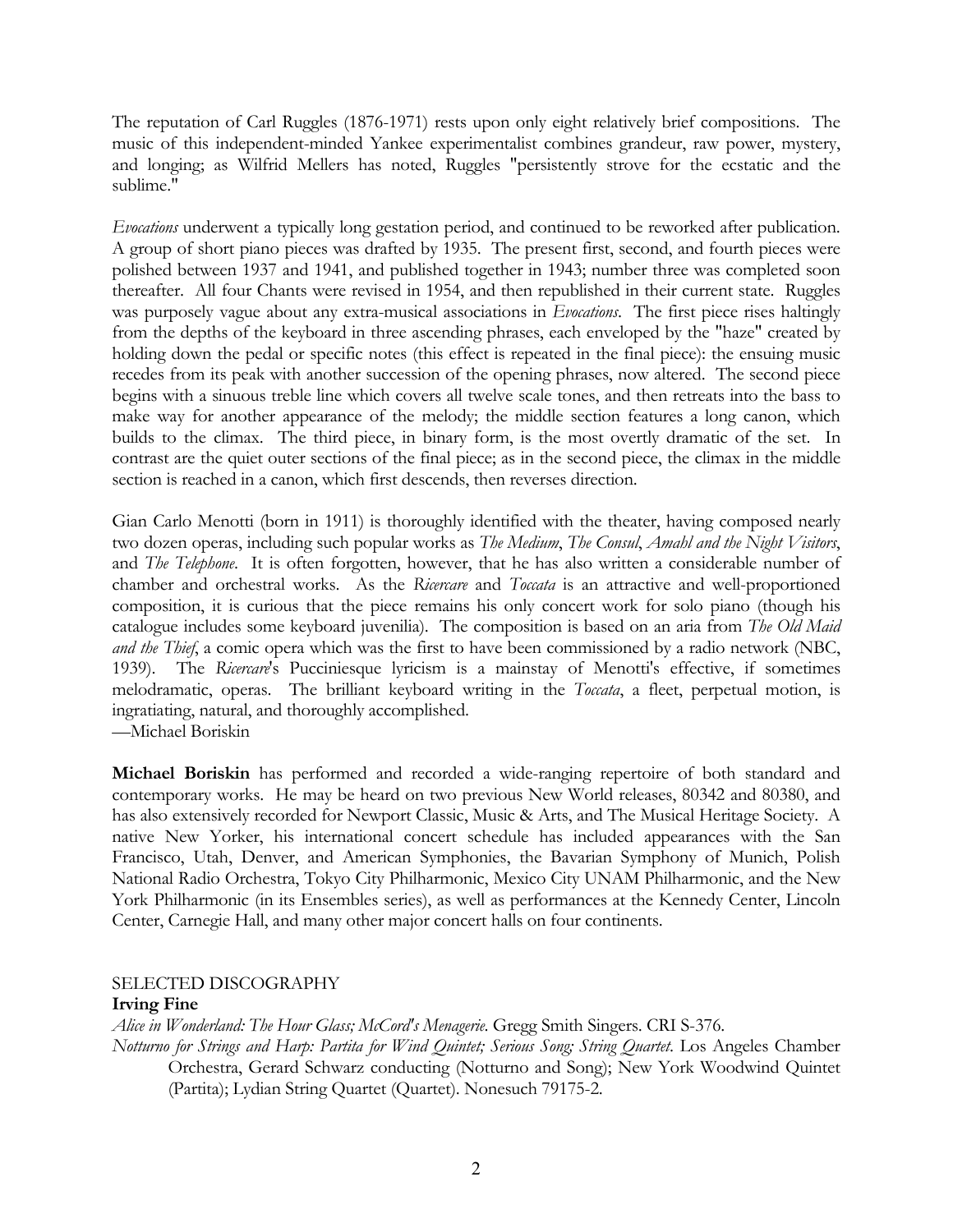*Symphony; Toccata Concertante; Serious Song*. Boston Symphony Orchestra, Irving Fine conducting (*Symphony*); Erich Leinsdorf conducting (*Toccata* and *Song*). Desto 7167 (formerly RCA LSC-2829).

## **Gian Carlo Menotti**

- *Amahl and the Night Visitors*. Rosemary Kuhlman and Chet Allen, voices; Thomas Schippers conducting. RCA6485-2-RG.
- *The Old Maid and the Thief* ("What a curse for a woman is a timid man," Act 1, Scene 6). Dawn Upshaw, voice; Orchestra of St. Luke's, David Zinman conducting. Nonesuch 79187-2.
- *Piano Concerto in F Major*. Earl Wild, pianist; Symphony of the Air, Jorge Mester conducting. Vanguard OVC 4029.

*Sebastian*. London Symphony Orchestra, Jose Serebrier conducting. Desto 6432.

## **Carl Ruggles**

The Complete Music of Carl Ruggles. Buffalo Philharmonic Orchestra, Michael Tilson Thomas conducting; and others. Columbia M2 34591.

## **Harold Shapero**

- *Nine-Minute Overture; Symphony for Classical Orchestra*. Los Angeles Philharmonic, Andre Previn conducting. New World 80373.
- *Partita in C for Piano and Small Orchestra*. Benjamin Owen, pianist; Louisville Orchestra, Robert Whitney conducting. LOU 67-4.
- *Sonata for Piano, Four Hands*. Harold Shapero and Leo Smit, pianists, Columbia ML-4841. See also New World 80373 Discography.

## SELECTED BIBLIOGRAPHY

#### **Irving Fine**

Berger, Arthur. "Stravinsky and the Younger American Composers." *The Score* no. 12 (1955), p. 38.

- Kaufman, Charles H. "Irving Fine." In *The New Grove Dictionary of American Music*. H. Wiley Hitchcock and Stanley Sadie, eds. New York and London: Macmillan, 1986.
- Ramey, Philip. "Irving Fine." Brochure published by Boosey & Hawkes, New York, 1989.

## **Gian Carlo Menotti**

Archibald, Bruce. "Gian Carlo Menotti." In *The New Grove Dictionary of American Music*. H. Wiley Hitchock and Stanley Sadie, eds. New York and London; Macmillan, 1986.

Gruen, John. *Menotti: A Biography*. London; Macmillan, 1978.

Hitchcock, H. Wiley. *Music in the United States: a Historical Introduction*. Englewood Cliffs, New Jersey: Prentice Hall, 1969. p. 211.

## **Carl Ruggles**

Carter, Elliott. "Expressionism and American Music." *Journal of Music Theory*, v. 1 (1961), p. 72.

Mellers, Wilfrid. *Music in a New Found Land*. London: Stonehill, 1964, p. 65.

Gilbert, Steven E. "The 'Twelve-tone System' of Carl Ruggles: a Study of the Evocations for Piano." *Journal of Music Theory* xiv (1970), p. 68.

----. "Carl Ruggles (1876-1971): an Appreciation." *Perspectives of New Music*, x. 1 (1972), p. 224.

Kirkpatrick, John. "The Evolution of Carl Ruggles." *Perspectives of New Music*, vi./2 (1968), p. 146. **Harold Shapero** 

Copland, Aaron, "1949: The New School of American Composers." *New York Times Magazine* (14 March 1948), p. 18; reprinted in *Copland on Music*. New York: Da Capo, 1976, p. 164.

Mellers, Wilfrid. *Music in a New Found Land*. London: Stonehill, 1964, p. 220.

Pollack, Howard. "Harold Shapero." In *The New Grove Dictionary of American Music*, H. Wiley Hitchcock and Stanley Sadie. eds. New York and London: Macmillan, 1986.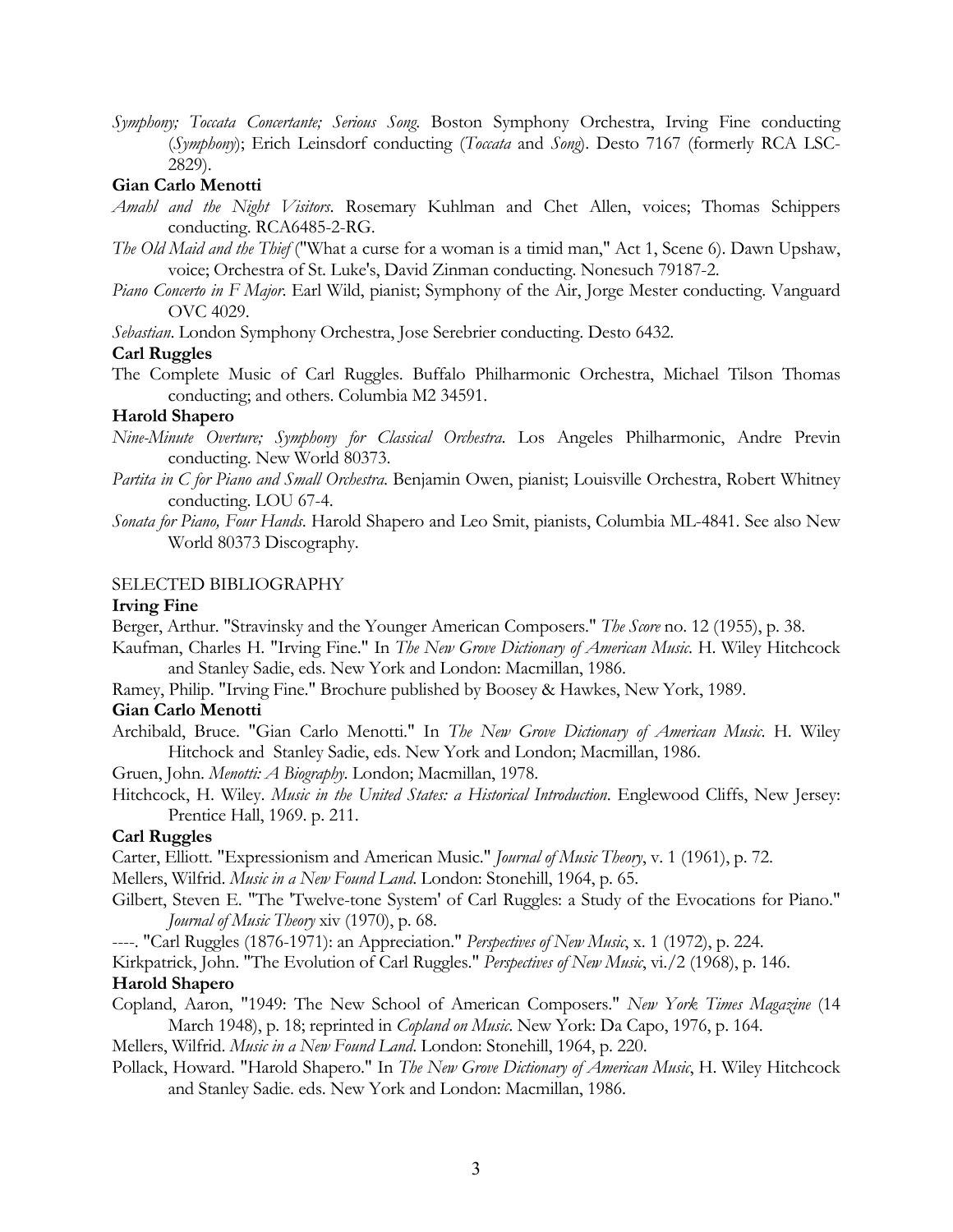Shapero, Harold. "The Musical Mind." *Modern Music* xxiii (1946), p. 31. See also New World 80373 Bibliography.

#### **Michael Boriskin, Piano**

**Harold Shapero**: *Sonata No. 1*

- (© Harold Shapero) 1- Allegro preciso (1:39) 2- Poco adagio (3:24) 3- Minuetto (allegretto) (1:00) 4- Presto (2:00)
- **Irving Fine**: *Music for Piano*
- (publ. Boosey & Hawkes, Inc.) 5- Prelude (1:02) 6- Waltz-Gavotte (2:52) 7- Variations (7:24) 8- Interlude-Finale (2:46)

#### **Harold Shapero**: *Sonata No. 2*

(© Harold Shapero) 9- Allegro di molto (2:27) 10- Adagio (4:37) 11- Con brio (2:07)

#### **Carl Ruggles**: *Evocations: Four Chants for Piano*

(publ. Theodore Presser Company) 12- I Largo (2:20) 13- II Andante con fantasia (2:45) 14- III Moderato appassionato (1:22) 15- IV Adagio sostenuto (3:38)

#### **Harold Shapero**: *Sonata No. 3*

(© Harold Shapero) 16- Allegro marcato (2:33) 17- Presto lirico (1:35) 18- Andante (5:09) 19- Energico (3:03)

## **Gian Carlo Menotti**: *Ricercare and Toccata on a theme from "The Old Maid and the Thief"*  (publ. CPP/Belwin, Inc.) 20- Ricercare (4:03) 21- Toccata (3:06)